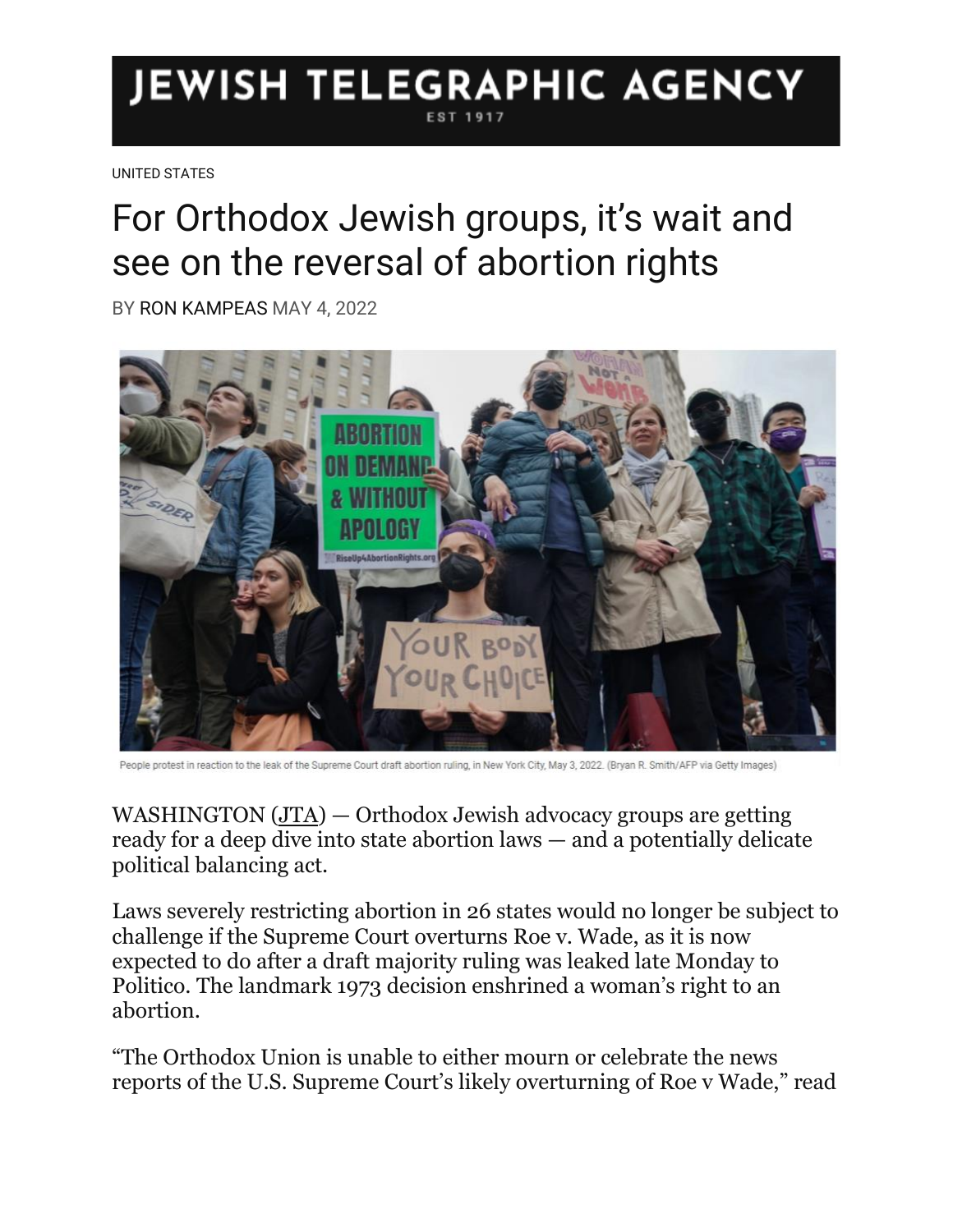the statement from the group representing Modern Orthodox congregations.

Indeed, the putative end of Roe v. Wade could pose a challenge for Orthodox groups that have increasingly found allies within conservative politics. On the one hand, [many have aligned themselves with the so-called](https://www.jta.org/2020/02/03/politics/i-think-its-israel-how-orthodox-jews-became-republicans)  ["religious right"](https://www.jta.org/2020/02/03/politics/i-think-its-israel-how-orthodox-jews-became-republicans) on issues such as education, LGBTQ+ rights and Israel.

## ADVERTISING

On the other, halacha, the body of Jewish law that Orthodox Jews abide by, [holds that a mother's life is paramount in considering whether a](https://www.jta.org/2022/05/03/religion/what-do-jews-say-about-abortion)  [pregnancy should be seen through to term.](https://www.jta.org/2022/05/03/religion/what-do-jews-say-about-abortion) That approach conflicts with Christian ideas about abortion that have animated lawmakers in the 26 states with abortion bans and severe restrictions.

All of the states' laws have exemptions for a threat to the mother's life, but there are variations that do not necessarily comport with how Orthodox Jews assess what constitutes a threat. Georgia's law, for example, bans abortion six weeks after fertilization and includes a "medical emergency" exemption, but explicitly excludes mental health diagnoses, which many rabbinic authorities would say constitute medical need. Alabama's law, on the other hand, explicitly includes mental health diagnoses in the exception for people who face "serious health risk" if their pregnancy continues.

A balancing act was evident as Orthodox groups responded Tuesday to the Supreme Court news.

The Orthodox Union's lengthy statement emphasized that its stance toward Dobbs v. Jackson Women's Health Organization, the case before the Supreme Court, is mixed, because the group opposes what it called "abortion on demand" as much as it does restrictive bans on abortion.

"Jewish law prioritizes the life of the pregnant mother over the life of the fetus such that where the pregnancy critically endangers the physical health or mental health of the mother, an abortion may be authorized, if not mandated, by halacha and should be available to all women irrespective of their economic status," it said in a statement.

"Legislation and court rulings — federally or in any state — that absolutely ban abortion without regard for the health of the mother would literally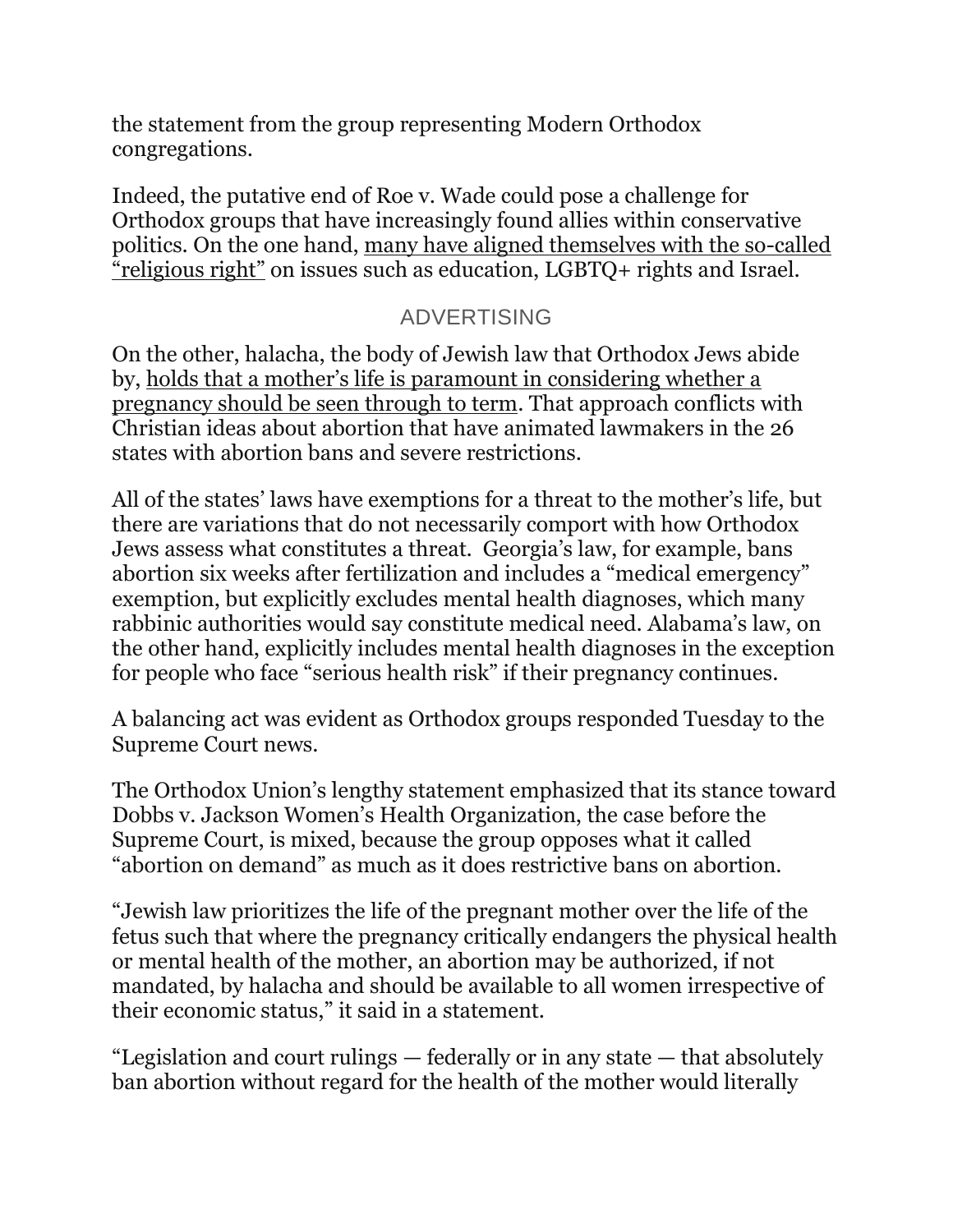limit our ability to live our lives in accordance with our responsibility to preserve life," the statement added.

The more liberal Jewish religious streams have for decades defended Roe v. Wade, and [they spent Tuesday expressing outrage at its apparent imminent](https://www.jta.org/2022/05/03/religion/jewish-advocates-for-abortion-rights-already-planned-a-rally-now-theyre-thinking-about-their-post-roe-work)  [repeal.](https://www.jta.org/2022/05/03/religion/jewish-advocates-for-abortion-rights-already-planned-a-rally-now-theyre-thinking-about-their-post-roe-work)

But many Orthodox Jewish advocacy groups, as well as politically conservative Jewish groups, offered only guarded reactions to the leaked ruling, in part because they are likely to agree with it to some degree. A number of Orthodox groups have in the past said [some states are too liberal](https://www.jta.org/2019/01/31/culture/orthodox-groups-come-out-swinging-against-new-yorks-abortion-law)  [in their allowances.](https://www.jta.org/2019/01/31/culture/orthodox-groups-come-out-swinging-against-new-yorks-abortion-law)

Matt Brooks, the executive director of the Republican Jewish Coalition, had previously argued that American Jews worried about a conservative Supreme Court because of its potential abortion rulings held misplaced concerns because Roe was considered settled law. He declined to comment on the leaked ruling, saying it was not a finalized opinion.

Brooks said he did not regret his counsel in presidential elections that Roe v. Wade was not in danger. "I was repeating what every justice had said during their confirmations, that Roe v. Wade was settled law," Brooks said told the Jewish Telegraphic Agency.

Abba Cohen, the Washington director of the haredi Orthodox umbrella body Agudath Israel, noted that the draft ruling, authored by Samuel Alito, was not the final decision, and could be tweaked by the time the ruling comes down. Draft rulings may be subject to considerable revision, based on negotiations among the justices.

"While Agudath Israel is closely monitoring this important  $-$  if irregular  $$ development, the Jewish perspective on abortion is nuanced," Cohen wrote in an email.

"Thus, we would have to review the precise nuances of the final decision itself — how, for example, it treats abortion rights when the 'mother's life or health is endangered,' or when the 'mother's sincerely-held religious beliefs allow or require' her to seek an abortion," Cohen said. "We would also have to carefully examine state statutes and prospective legislation on these matters. Only then can we responsibly determine the true impact of the Dobbs decision and future steps we might deem necessary."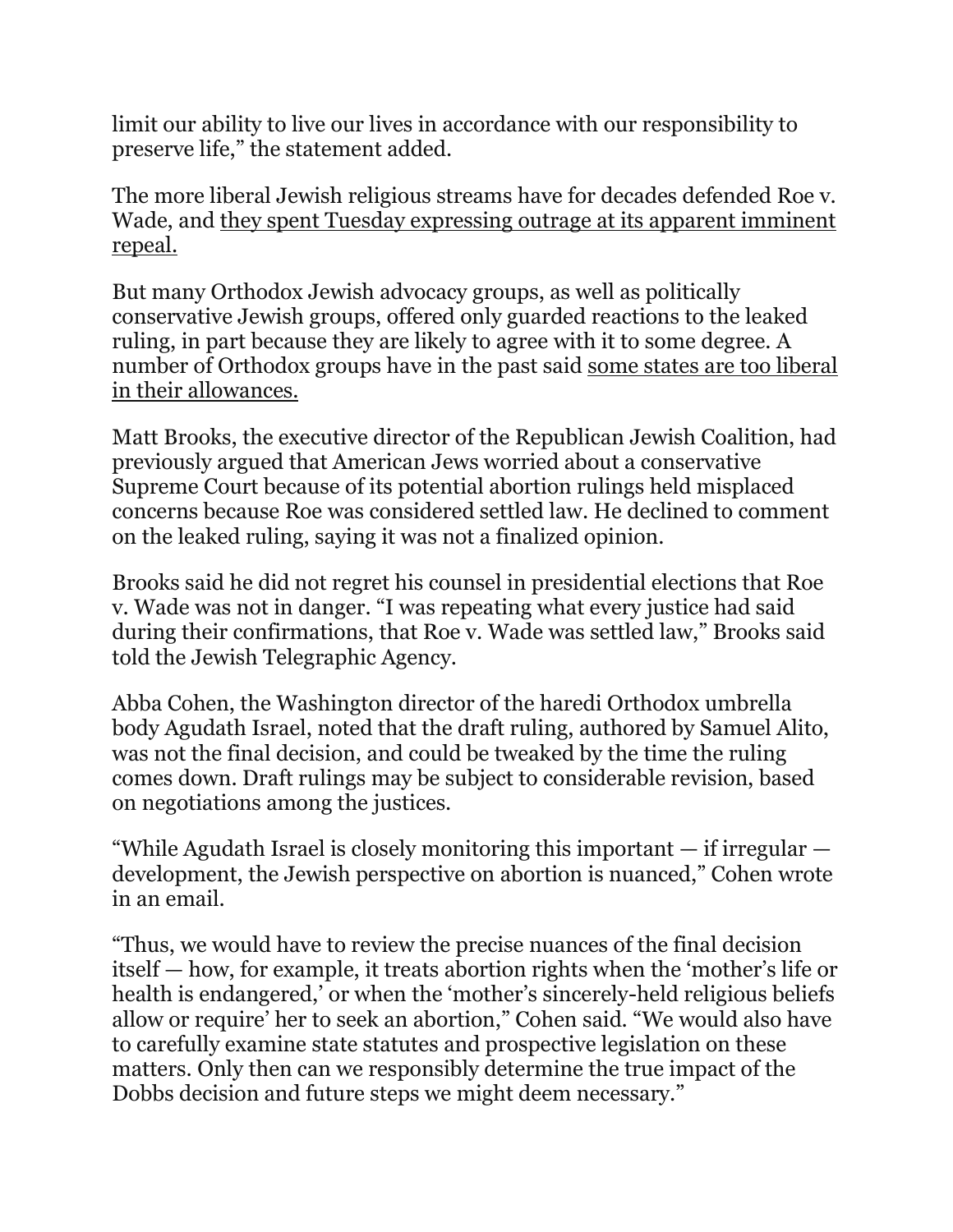The Coalition for Jewish Values, an Orthodox advocacy group that joined a friend of the court brief defending restrictive abortion laws in the current Supreme Court case, said on Tuesday a number of liberal Jews were overstating halachic allowances for abortion.

"The Jewish Bible identifies human life as a soul placed (breathed) within a body by G-d Himself, with inestimable sanctity and value," the group said in a statement Tuesday. "That is the authentic Jewish view, as determined by rabbinic texts and legal codes stretching back to Sinai. We support Heartbeat Laws and other efforts to distinguish between tragic cases of abortion due to medical necessity, as compared to disregard for fetal life as simply the mother's 'choice.'"

The OU statement decried what it called "extreme polarization" around the issue, which it said "does not bode well for a much-needed nuanced result. Human life — the value of everyone created in the Divine Image — is far too important to be treated as a political football."

There was a lot for Orthodox groups to absorb about a ruling no one knew would be revealed this soon — the final ruling will likely come down in June — or that would be as far-reaching as the leaked opinion appears to be. A number of court watchers believed there would be a partial rollback of Roe v. Wade's protections, but that the court would fundamentally preserve the decision.

Ultimately, if the draft decision stands, the Orthodox groups will have to reconcile not only the differences among the states' laws, but also among rabbinical authorities.

[In a 2018 analysis in The Forward,](https://forward.com/life/406465/what-youre-getting-wrong-about-abortion-and-judaism/) Rabbi Elli Fischer, a historian of Jewish law, outlined nuanced differences among religious authorities regarding whether a diseased or deformed fetus could be aborted to spare a mother mental anguish, with some opposing it except in the most extreme circumstances, while others allowed it more broadly.

A number of states have exemptions from certain abortion bans for rape and incest; others do not. There are also differences among halachic authorities over whether rape constitutes a reason to carry out an abortion. The late British chief rabbi, Immanuel Jakobovits, a Jewish legal scholar, said rape was not a reason for abortion. Rabbi Asher Lopatin, a Detroit area